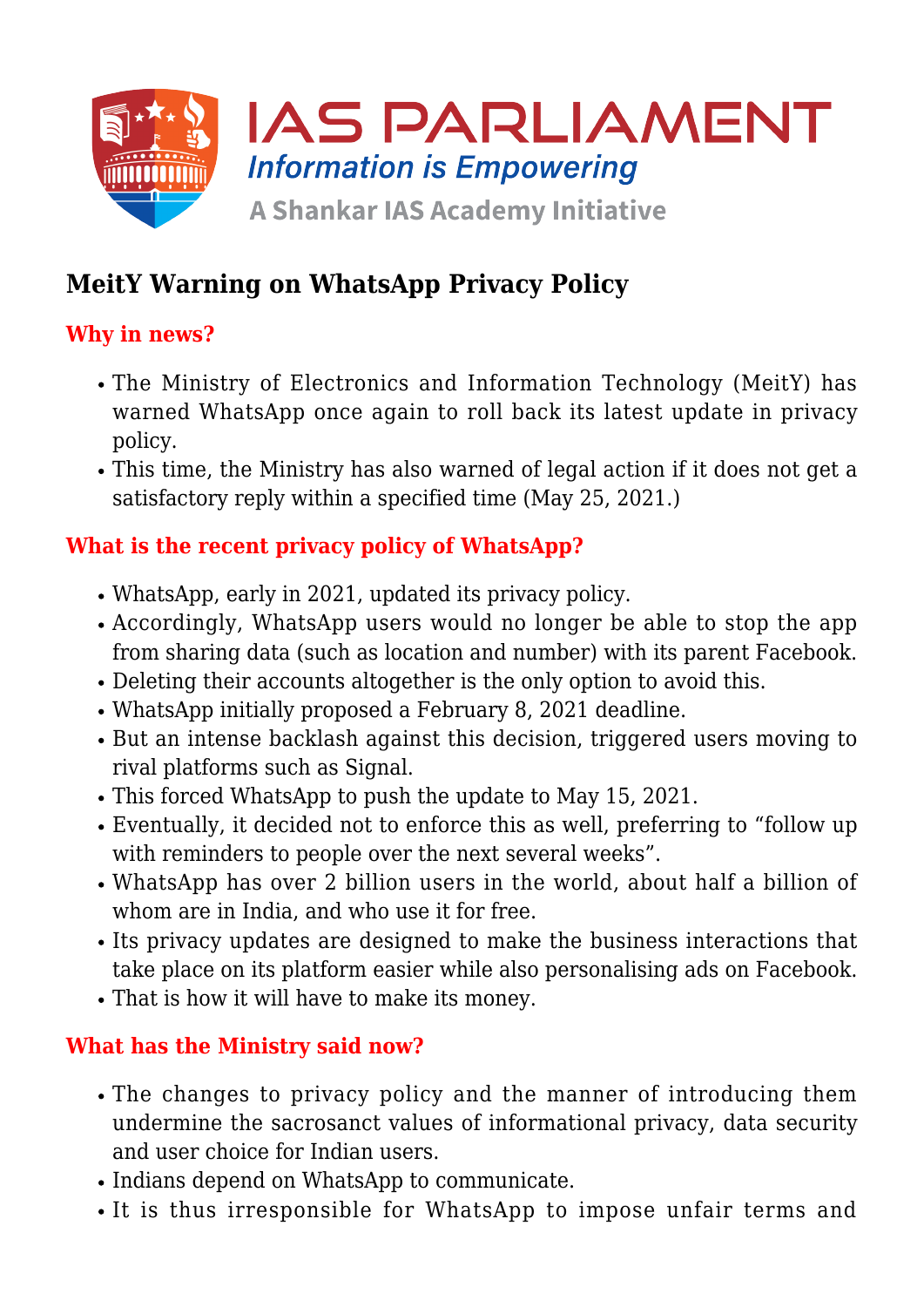conditions on Indian users.

- Particularly, this discriminate against Indian users vis-à-vis users in Europe.
- MeitY has said it would pursue all legal options available to it "to protect the sovereign rights" of Indian citizens.
- This marks the first time that the Ministry has warned WhatsApp of legal action.

#### **What were the earlier exchanges?**

- Communication between the IT Ministry and WhatsApp on the issue of the updated privacy policy has been going on since January 2021.
- The Ministry had sent its first letter on the issue to Will Cathcart, the global Chief Executive Officer of WhatsApp.
- In it, the Ministry had said the updated policy and the subsequent changes enabled WhatsApp and other Facebook companies "to make invasive and precise inferences about users".
- The Ministry had then sent a set of 14 questions to WhatsApp.
- The questions were on
	- i. the various ways in which it collected data
	- ii. the permissions and consents it obtained from domestic users
	- iii. whether they were different from what it collected from users in other parts of the world
- The Ministry had also sought to know whether the company conducted any profiling and what the nature of such profiling was.
- There are two government warnings and at least two court cases in this regard, making it hard for WhatsApp to proceed with the changes.

#### **What is the contention now?**

- It is to be noted that Europe's citizens are protected by strong data laws -General Data Protection Regulation or GDPR.
- There is no Indian equivalent of such laws.
- India must have data protection laws in place before acting against WhatsApp.
- WhatsApp has reportedly said in its affidavit that it is being singled out.
- Its policy is not different from those of private apps such as Google, BigBasket, Koo, as well as public apps such as Aarogya Setu, Bhim, IRCTC, and others.
- Moreover, if WhatsApp is ready to take the risk of users abandoning it, the